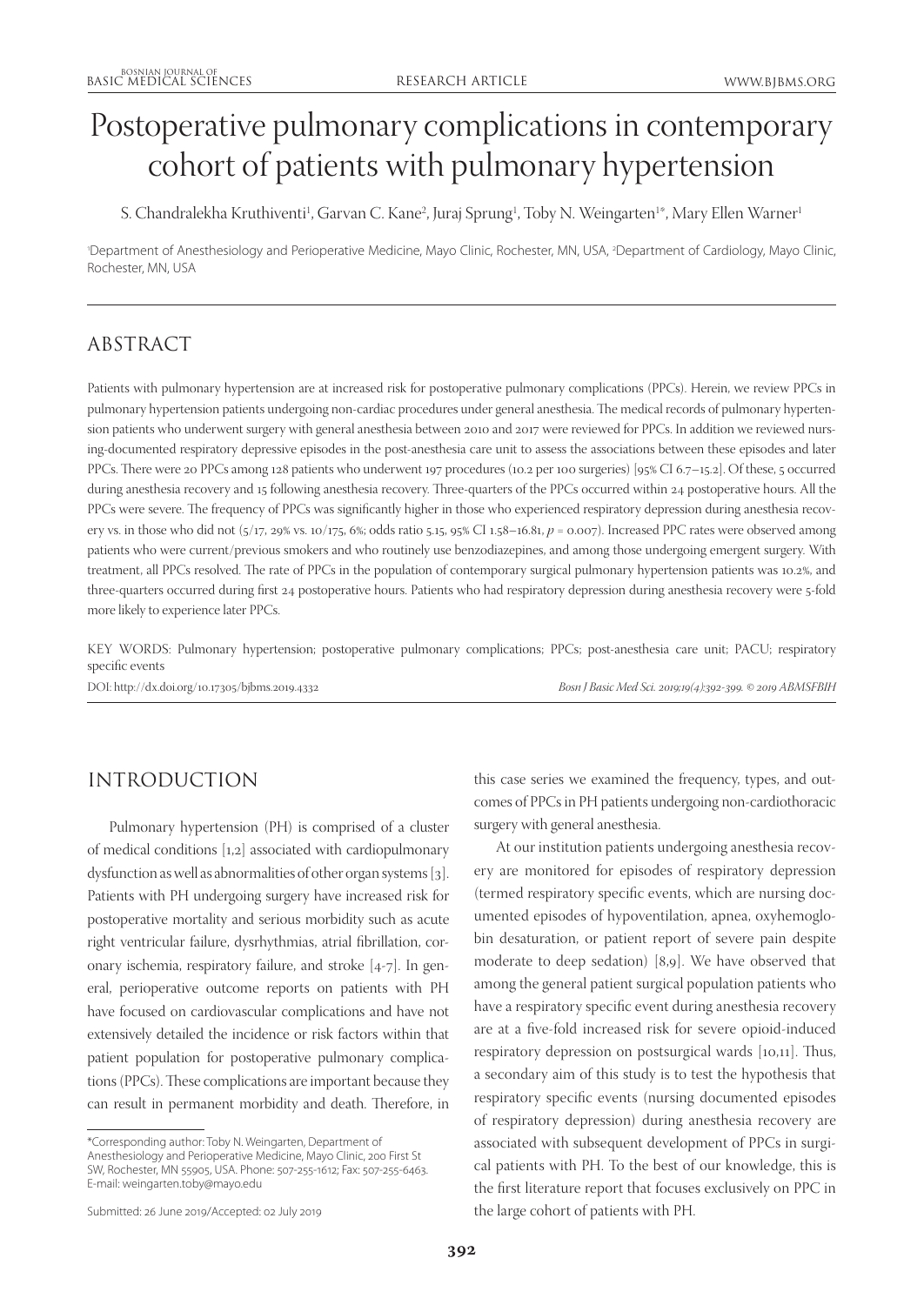## MATERIALS AND METHODS

This study was approved by the Mayo Clinic, Rochester MN, Institutional Review Board. Consistent with Minnesota Statute 144.295, all patients in this study provided prior authorization for research use of their medical records.

#### Study population

Adult patients with PH (identified from the Mayo Clinic Pulmonary Hypertension database) who underwent non-cardiac, non-transplant procedures under general anesthesia between February 10, 2010 and December 31, 2017 were included.

#### Study design

This study is representative of a high-volume surgical practice within a major tertiary academic institution. Patients with PH admitted to the post-anesthesia care unit (PACU) following general anesthesia were identified and their electronic medical records abstracted as previously described [12]. PACU nurses continuously monitored patients for 4 "respiratory specific events": 1) hypoventilation (3 episodes of <8 respirations/minute); 2) apnea (episode lasting ≥10 seconds); 3) hypoxemia (3 episodes of oxyhemoglobin desaturations [<90%, with or without nasal cannula], as measured by pulse oximetry); and 4) pain-sedation mismatch (defined as Richmond Agitation Sedation Score [13] of −3 to −5 and a numeric pain score >5 [from 0, no pain, to 10, worst pain imaginable]) [8,9]. The PACU records were reviewed to identify episodes of respiratory specific events, and both PACU and postoperative medical records were reviewed for the presence of PPCs, which were defined as tracheal reintubation, failure to extubate trachea at the end of surgery, *de novo* application of a noninvasive ventilation (continuous positive airway pressure [CPAP]; or bi-level positive airway pressure [BiPAP]), administration of naloxone or flumazenil, respiratory failure, pneumonia, pulmonary edema, atelectasis, and pneumothorax.

#### Data abstraction

Cardiology records were reviewed for PH World Health Organization (WHO) etiological classification and functional limitation classification [2], objective studies, and therapies of PH for each patient prior to each procedure. Etiologic classifications were Group 1 (pulmonary arterial hypertension due to etiologies such as familial, HIV, toxic, related to congenital heart disease, drugs and medications, etc.), Group 2 (PH due to left heart diseases, left heart failure, severe mitral valve, aortic valve disease, etc.), Group 3 (PH due to lung diseases or hypoxia, or both), Group 4 (chronic thromboembolic PH), and Group 5 (PH due to unclear or multifactorial mechanisms,

connective tissue disease, sarcoidosis, mediastinal tumors, thyroid disease, etc.) [2,14]. Patients in this cohort with Group 2 or Group 3 PH were felt by cardiologists with expertise in the management of PH to have mixed etiology PH with a component of pulmonary arteriopathy and hence were treated with pulmonary targeted therapy. The WHO functional classifications were used to describe the classes (severity) of disease [2,15]: class I, no physical activity limitation; class II, slight limitation but comfortable at rest; class III, marked limitation of physical activity but comfortable at rest; less than ordinary physical activity causes dyspnea, fatigue, chest pain, or near syncope; and class IV, patients are unable to carry out any physical activity without symptoms. Severity of PH was also assessed from clinical testing, and we reported preoperative results of the 6-minute walk test which was dichotomized ( $\geq$ 330 vs. <330 meters) [16,17]. N-terminal fragment of the prohormone brain natriuretic peptide (NT-proBNP) is a biochemical marker used in risk stratification of patients with congestive heart failure [18] and for the purpose of this study was dichotomized using a cut-point of <300 pg/mL, which has been shown to have a 99% negative predictive value for excluding acute congestive heart failure [19]. Data from echocardiogram, heart catheterization, and pulmonary function tests were also abstracted. In addition, records were abstracted for pertinent comorbid disorders (e.g., treatment for hypertension, asthma, etc.) as well as the regular use of sedating medications (opioids, benzodiazepines, and gabapentinoids), which have been previously assessed as contributing to PPCs [20,21]. Periprocedural records were reviewed for surgical duration, anesthetic agents, vasoactive pharmacologic treatments, fluids administered and blood transfusions, the occurrence of respiratory depression in the PACU, and the development of PPCs. Opioid analgesics were converted to intravenous morphine equivalents using standard formulas [22,23]. The clinical course of patients who had one or more PPCs was reviewed and summarized.

#### Statistical analysis

Patient and procedural characteristics are summarized using count and percentage for nominal or dichotomous variables and mean ± standard deviation [SD] or median and interquartile range  $(25<sup>th</sup>-75<sup>th</sup>$  percentile) for continuous variables. The primary outcome of interest was the development of one or more PPCs. The overall rate of this complication is presented along with 95% confidence intervals (CIs). Characteristics were compared between those who experienced one or more PPCs vs. not using a Chi-square test or Fisher's exact test for nominal variables and the two-sample *t*-test or rank-sum test for continuous variables. Two-tailed *p* < 0.05 was considered statistically significant. Statistical analyses were performed with JMP Pro software version 13.0.0. (SAS Software Inc., Cary, NC, US).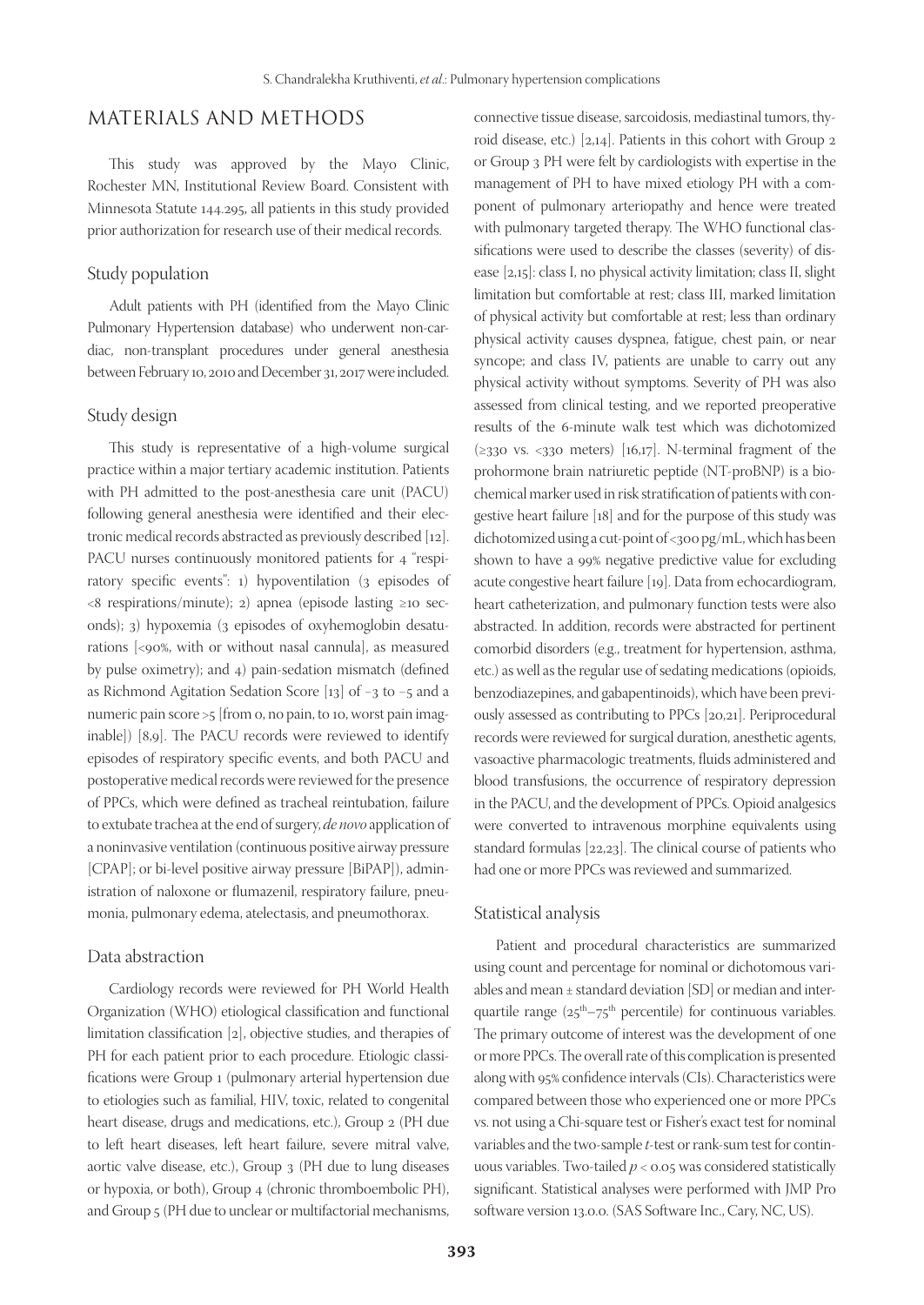## RESULTS

During the study time frame, there were 128 PH patients who underwent 197 surgical procedures. PPCs were noted in 20, yielding a rate of 10.2% per 100 surgeries (95% CI 6.7–15.2). Of these 20 PPCs, 5 occurred in the PACU and 15 after PACU discharge. A total of 15 PPCs (75%) developed within the first postoperative day (5 in the PACU and 10 after PACU transfer to surgical wards). Table 1 summarizes baseline patient characteristics, overall and separately for patients who did and did not develop one or more PPCs. All patients were receiving one or more therapies for PH at the time of their procedure(s): prostacyclin analogs  $(n = 43)$ , phosphodiesterase inhibitors  $(n = 86)$ , endothelin receptor antagonist  $(n = 67)$ , stimulator of soluble guanylate cyclase (riociguat,  $n = 7$ ), or oral prostacyclin receptor agonist (selexipag,  $n = 1$ ), and 16 patients were on home oxygen therapy. The frequency of PPC did not differ across types of PH therapy  $(p = 0.336)$ . Smoking history was more frequent in PPC patients (70% vs. 44.1%, *p*  $= 0.034$ ), as was the regular use of benzodiazepines (40% vs. 18.6%,  $p = 0.039$ ); all other characteristics did not differ significantly between patients who experienced PPC(s) vs.

**TABLE 1.** Demographic and disease characteristics of patients with pulmonary hypertension who developed vs. not postoperative pulmonary complications

|                                     |               | Postoperative pulmonary complications |                 |               |
|-------------------------------------|---------------|---------------------------------------|-----------------|---------------|
| Patient characteristics             | Overall N=197 | Yes $n=20$                            | No n=177        | $\mathcal{P}$ |
| Age, years                          | 59.4±14.3     | $62.3 \pm 12.1$                       | $59.1 \pm 14.5$ | 0.344         |
| Male sex                            | 50(25.4)      | 5(25.0)                               | 45(25.4)        | 1.000         |
| Body mass index, kg/m <sup>2</sup>  | 29.7±7.9      | $30.3 \pm 8.3$                        | 29.6±7.9        | 0.709         |
| Comorbid conditions                 |               |                                       |                 |               |
| Obstructive sleep apnea             | 76 (38.6)     | 8(40.0)                               | 68 (38.4)       | 1.000         |
| Current or former smoker            | 92 (46.7)     | 14(70.0)                              | 78 (44.1)       | 0.034         |
| Myocardial infarction               | 10(5.1)       | 1(5.0)                                | 9(5.1)          | 1.000         |
| Cerebrovascular disease             | 18(9.1)       | 2(10.0)                               | 16(9.0)         | 1.000         |
| Diabetes mellitus                   | 38 (19.3)     | 4(20.0)                               | 34 (19.2)       | 1.000         |
| Chronic kidney disease IV-V         | 15(7.6)       | 3(15.0)                               | 12(6.8)         | 0.184         |
| Liver disease                       | 30(15.2)      | 2(10.0)                               | 28(15.8)        | 0.744         |
| Connective tissue disease           | 35 (17.8)     | 3(15.0)                               | 32(18.1)        | 1.000         |
| Chronic pulmonary disease           | 42(21.3)      | 6(30.0)                               | 46(26.0)        | 0.789         |
| Home use                            |               |                                       |                 |               |
| Oxygen                              | 16(8.1)       | 2(10.0)                               | 14(7.9)         | 0.669         |
| Opioid                              | 78 (39.6)     | 8(40.0)                               | 70 (39.6)       | 1.000         |
| Benzodiazepines                     | 41(20.8)      | 8(40.0)                               | 33(18.6)        | 0.039         |
| Gabapentinoids                      | 36(18.3)      | 3(15.0)                               | 33(18.6)        | 1.000         |
| PH WHO classification               |               |                                       |                 | 0.113         |
| Group 1                             | 117 (59.4)    | 8(40.0)                               | 109(61.6)       |               |
| Group 2                             | 20(10.2)      | 1(5.0)                                | 19(10.7)        |               |
| Group 3                             | 29(14.7)      | 7(35.0)                               | 22(12.4)        |               |
| Group 4                             | 30(15.2)      | 4(20.0)                               | 26(14.7)        |               |
| Group 5                             | $1 (-1.0)$    | 0(0)                                  | 1(0.6)          |               |
| WHO functional type Class III/ IV*  | 83 (42.1)     | 12(60.0)                              | 71(40.1)        | 0.099         |
| 6-Minute walk <330 meters           | 28 (14.2)     | 2(20.0)                               | 26(25.2)        | 1.000         |
| $NT-proBNP \geq 300 pg/mL$          | 76 (38.6)     | 8(61.5)                               | 68(53.1)        | 0.772         |
| Right ventricular systolic pressure |               |                                       |                 | 0.486         |
| 35-50 mmHg                          | 50(25.4)      | 3(16.7)                               | 47(27.2)        |               |
| $>50$ mmHg                          | 124(62.9)     | 14(77.8)                              | 110(63.6)       |               |
| $RVSP/SBP \geq 66\%$                | 36(18.3)      | 5(27.8)                               | 31(18.1)        | 0.345         |
| Mean pulmonary arterial pressure    |               |                                       |                 | 0.286         |
| 41-55 mmHg                          | 61(31.0)      | 5(33.3)                               | 56 (41.2)       |               |
| $>55$ mmHg                          | 26(13.2)      | 1(6.7)                                | 25(18.4)        |               |
| Pulmonary function tests            |               |                                       |                 |               |
| FEV1 <80%                           | 125(63.5)     | 10(66.7)                              | 115 (79.9)      | 0.317         |
| FVC <70%                            | 65(33.0)      | 6(40.0)                               | 59(41.0)        | 1.000         |
| <b>DLCO</b>                         |               |                                       |                 | 0.983         |
| $\leq 40 - 79\%$                    | 105(53.3)     | 10(71.4)                              | 95(69.9)        |               |
| $<\!\!40\%$                         | 24(12.2)      | 2(14.3)                               | 22(16.2)        |               |

Data are n (%), or mean±SD. \*Class III, marked limitation of physical activity but comfortable at rest; Class IV, patients are unable to carry out any physical activity without symptoms. PH: Pulmonary hypertension, WHO: World Health Organization, NT-proBNP: N-terminal fragment of the prohormone brain natriuretic peptide, RVSP/SBP: Right ventricular systolic pressure/systolic blood pressure ratio, FEV1: Forced expiratory volume, FVC: Forced vital capacity, DLCO: Diffusing capacity for carbon monoxide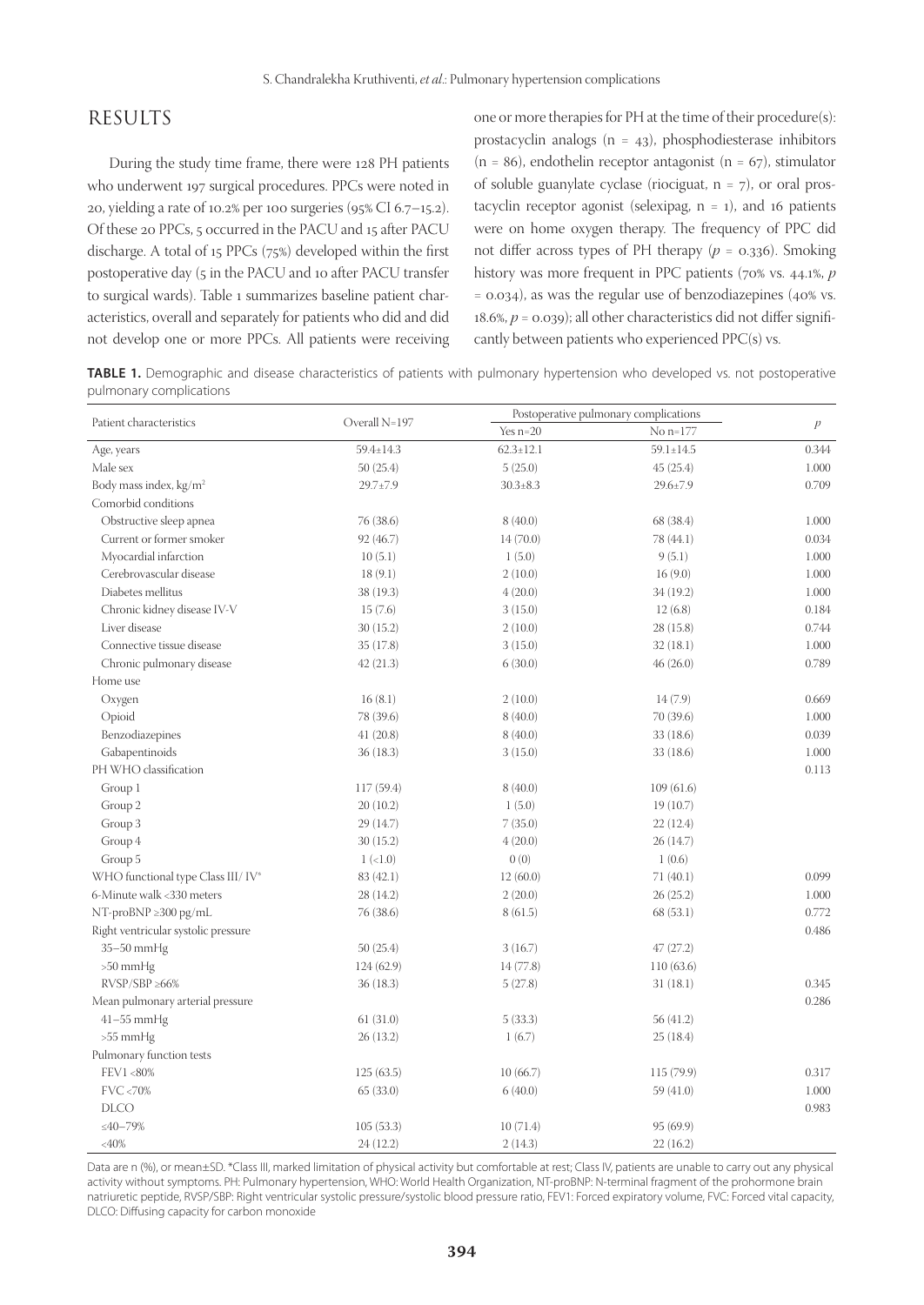those who did not. Of note, among PPC patients, 60% were classified as WHO Functional status ≥III compared to 40.1% patients without PPC, but this difference did not reach statistical significance,  $p = 0.099$ . Table 2 summarizes surgical and anesthetic course. Other procedural characteristics were similar between the two groups.

The presentation and clinical course for patients who had a PPC in the PACU are summarized in Table 3. Four of these PACU PPCs were primarily related to hypoventilation, hypoxemia, and volume overload. These were resolved with tracheal reintubation  $(n = 1)$ , CPAP  $(n = 2)$ , and furosemide treatment and supplemental oxygen  $(n = 1)$ . The fifth patient had developed intraoperative cardiac arrest and was taken intubated to the PACU, where she remained unarousable and subsequently was admitted to the intensive care unit.

A subset analysis was performed, which excluded the 5 patients who experienced PPC in the PACU. Of the remaining 192 patients, 17 experienced respiratory specific events in the PACU and 175 did not. The frequency of PPC was

significantly higher in those who experienced respiratory specific events vs. in those who did not  $(5/17, 29\% \text{ vs. } 10/175,$ 6%, respectively; odds ratio, 5.15, 95% CI 1.58–16.81, *p* = 0.007; (Figure 1).

The clinical courses of patients who had one or more PPCs after discharge from the PACU are summarized in Table 4. These PPCs were acute hypoxemia, hypercarbia, respiratory distress, and shortness of breath attributed to pneumonia (n = 3), pneumothorax (n = 1), pulmonary edema ( $n = 1$ ), acute respiratory failure due to mechanical causes  $(n = 1)$ , and respiratory failure due to unknown causes  $(n = 9)$ . Two of these 15 patients required tracheal reintubation. One was a 56-year-old woman who developed apnea and hypotension on the second postoperative day and required mechanical ventilation for 4 days. The second was a 74-year-old woman who developed abdominal wound dehiscence and sepsis on the fourth postoperative day, resulting in respiratory failure; she was re-intubated and re-operated.

| TABLE 2. Surgical and anesthetic characteristics of patients with pulmonary hypertension undergoing general anesthesia |  |  |  |  |
|------------------------------------------------------------------------------------------------------------------------|--|--|--|--|
|------------------------------------------------------------------------------------------------------------------------|--|--|--|--|

|                                         |               | Postoperative pulmonary complications |                 |               |
|-----------------------------------------|---------------|---------------------------------------|-----------------|---------------|
| Surgical and anesthesia characteristics | Overall N=197 | Yes $n=20$                            | No n=177        | $\mathcal{P}$ |
| Surgical duration, min                  | 79 [44, 130]  | 81 [36, 148]                          | 79 [44, 123]    | 0.739         |
| Type of surgery                         |               |                                       |                 | 0.348         |
| Orthopedic                              | 41(20.8)      | 4(20.0)                               | 37(20.9)        |               |
| Urological/Gynecological                | 28(14.2)      | 2(10.0)                               | 26(14.7)        |               |
| Vascular                                | 4(2.0)        | 0(0)                                  | 4(2.3)          |               |
| Wound care                              | 21(10.7)      | 1(5.0)                                | 20(11.3)        |               |
| Plastic/Breast                          | 11(5.6)       | 1(5.0)                                | 10(5.7)         |               |
| Intraperitoneal                         | 40(20.3)      | 9(45.0)                               | 31(17.5)        |               |
| Thoracic                                | 7(3.6)        | 1(5.0)                                | 6(3.4)          |               |
| Head/neck                               | 29 (14.7)     | 1(5.0)                                | 28(15.8)        |               |
| Neurological                            | 2(1.0)        | 0(0)                                  | 2(1.1)          |               |
| Miscellaneous*                          | 14(7.1)       | 1(5.0)                                | 13(7.3)         |               |
| Emergency procedure                     | 13(6.6)       | 4(20.0)                               | 9(5.1)          | 0.031         |
| Anesthetic medications                  |               |                                       |                 |               |
| Volatile anesthetic                     | 186 (94.4)    | 19(95.0)                              | 167 (94.4)      | 1.000         |
| Intraoperative IVME mg                  | 19 [10, 25]   | 25.0 [15, 29]                         | $17.5$ [10, 25] | 0.069         |
| Midazolam                               | 66(33.5)      | 7(35.0)                               | 59 (33.3)       | 1.000         |
| Gabapentin                              | 18(9.1)       | 3(15.0)                               | 15(8.5)         | 0.403         |
| Ketamine                                | 37(18.8)      | 4(20.0)                               | 33(18.6)        | 1.000         |
| Muscle relaxants                        | 94 (47.7)     | 11(55.0)                              | 83 (46.9)       | 0.638         |
| Vasopressor infusions+                  | 163 (98.0)    | 18(90.0)                              | 145 (81.9)      | 0.537         |
| Pulmonary vasodilators#                 | 14(7.1)       | 1(5.0)                                | 13(7.3)         | 1.000         |
| Invasive monitors                       |               |                                       |                 |               |
| Arterial line                           | 96 (48.7)     | 14(70.0)                              | 82 (46.3)       | 0.059         |
| Central line                            | 9(4.6)        | 3(15.0)                               | 6(3.4)          | 0.051         |
| Pulmonary catheter                      | 5(2.5)        | 1(5.0)                                | 4(2.3)          | 0.418         |
| Echocardiography                        | 1(0.5)        | $\mathbf{0}$                          | 1(0.5)          | 1.000         |
| Volume replacements                     |               |                                       |                 |               |
| Crystalloids, liters                    | $1.3 \pm 1.1$ | $1.5 \pm 0.9$                         | $1.3 \pm 1.1$   | 0.368         |
| Packed red blood cells                  | 14(7.1)       | 2(10.0)                               | 12(6.8)         | 0.639         |
| Other blood products§                   | 7(3.6)        | 0(0)                                  | 7(4.0)          | 1.000         |

Data are n (%), median [IQR], or mean±SD. IVME: Intravenous morphine equivalents. \*Cerebral angiogram and embolization; colonoscopy; cardioversion; and various endoscopic procedures. †Vasopressor=Vasopressin, dopamine, norepinephrine, epinephrine, phenylephrine (infusion). ‡Pulmonary vasodilators=Prostacyclin analogs (epoprostenol, treprostinil, and iloprost) and milrinone. §Other blood products=Fresh frozen plasma, platelets, and cryoprecipitate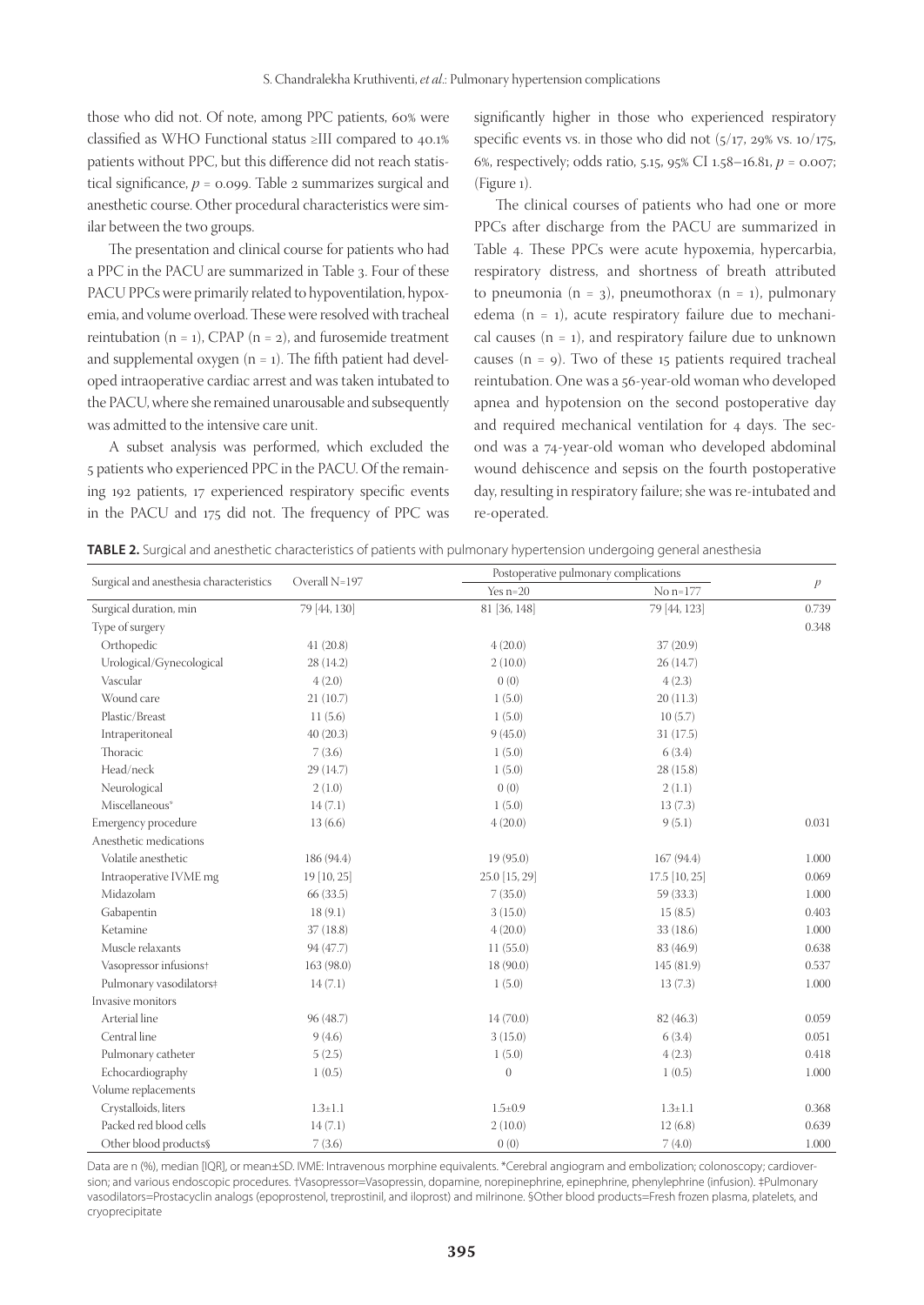| Patient        | Age<br>Sex | FC<br>EC             | Surgery type                    | Presentation                                                                                                      | Interventions outcome                                                                                              |
|----------------|------------|----------------------|---------------------------------|-------------------------------------------------------------------------------------------------------------------|--------------------------------------------------------------------------------------------------------------------|
|                | 69 F       | Class III<br>Group 4 | Laparoscopic<br>cholecystectomy | Apnea, hypoxemia, and deep sedation in<br>PACU; Ventricular tachycardia                                           | De novo BiPAP failed required reintubated in<br>PACU; transfer to ICU remained 2 days intubated,<br>$CR: D/C$ home |
| 2              | 60 F       | Class III<br>Group 1 | Mastectomy                      | Intraoperative ventricular fibrillation<br>requiring chest compressions and<br>cardioversion; unarousable in PACU | Mechanical ventilation with transfer to ICU:<br>extubated after 5 hours; CR; D/C home                              |
| 3              | 53 F       | Class II<br>Group 3  | Left knee arthroplasty          | Repeated episodes of hypoxemia to<br>$SpO2=70%$                                                                   | Face mask with high O <sub>2</sub> flow; furosemide;<br>admitted to ICU; CR; D/C home                              |
| $\overline{4}$ | 58 F       | Class III<br>Group 1 | Nasal pack removal              | Hypoxemia                                                                                                         | De novo CPAP; CR; D/C home                                                                                         |
| 5              | 79 M       | Class II<br>Group 3  | Cystoscopy                      | Hypoventilation and apnea                                                                                         | De novo CPAP; CR; D/C home                                                                                         |

**TABLE 3.** Postoperative pulmonary complications in post-anesthesia care unit in patients with pulmonary hypertension undergoing surgery with general anesthesia

FC: Functional classification, EC: Etiological classification, PACU: Post-anesthesia care unit, F: Female, M: Male, BiPAP: Bi-level positive airway pressure, ICU: Intensive care unit, SpO<sub>2</sub>: Arterial oxygen saturation, CPAP: Continuous positive airway pressure, SOB: Shortness of breath, POD: Postoperative day, CXR: Chest X-ray. CR: Complete resolution of respiratory complication, D/C home: Discharged home



**FIGURE 1.** Percentage of patients experiencing postoperative pulmonary complications (PPCs) among those who did and did not experience post-anesthesia care unit (PACU) "respiratory specific events". Five patients who experienced PPC in the PACU are excluded from this analysis.

The patients with PPCs in our case series achieved complete resolution of respiratory complications, and all were successfully discharged from the hospital (Tables 3 and 4) and alive at 30 days. The hospital length of stay was greater among patients with PPCs (median 8 [3, 13] days) compared to those without PPCs (median  $2 \left[ 1, 6 \right]$  days),  $p < 0.001$ .

### DISCUSSION

Our most significant finding is a PPC rate of 10.2 per 100 cases in patients with PH. This rate is substantially lower than the rate we found in an earlier study (time frame between 1991 and 2003) of a similar PH patient population. In that earlier study, we found a PPC rate of 28 per 100 cases in patients with PH [24]. The reduction in PPC rate between these two time frames could be due to enhanced perioperative care and improvements in medical management. One important practice difference between the PPC rate in the present and our

earlier study is the universal use of new therapies for PH in the contemporary cohort. Many of these treatments were either unavailable or were not widely used during the time frame of the earlier study [24]. It has been shown that pulmonary vasodilators, specifically the use of prostacyclin receptor agonists, improve the WHO functional class with a reduction in complication and mortality rates in patients with pulmonary arterial hypertension [25,26]. Another more contemporary study by Kaw et al. [27] covered the time frame between 2002 and 2006 and reported 7.3 PPCs per 100 cases, which is similar to that found in the present study.

Respiratory complications after surgery may be especially frequent in high-acuity PH patients. For example, Lai et al. [28] reported 21% of delayed tracheal extubation in PH patients undergoing non-cardiac surgery. Collisson et al. [29] described 6 patients who underwent orthotopic liver transplantation for severe hepatopulmonary syndrome, 3 developed a PPC, including lobe collapse, pleural effusion, and pneumonia, and 5 out of 6 required oxygen support at the time of hospital discharge. The other high-risk surgery is cardiothoracic procedures, and PH patients undergoing these surgeries are at heightening risk for prolonged postoperative ventilatory support [30].

In this study, patients who experienced an episode of respiratory depression, as assessed from the respiratory specific events in the PACU, had higher rates of PPCs after transfer to general surgical wards. This is consistent with earlier observations that respiratory depression in the PACU is a marker for increased risk for postoperative respiratory complications [9,31]. This finding suggests that PH patients who experience any presentation of respiratory depression (respiratory specific events) in the PACU may benefit from higher levels of postoperative care and monitoring. The presentation and clinical course of PPCs in our patients were serious and, in some, life-threatening, but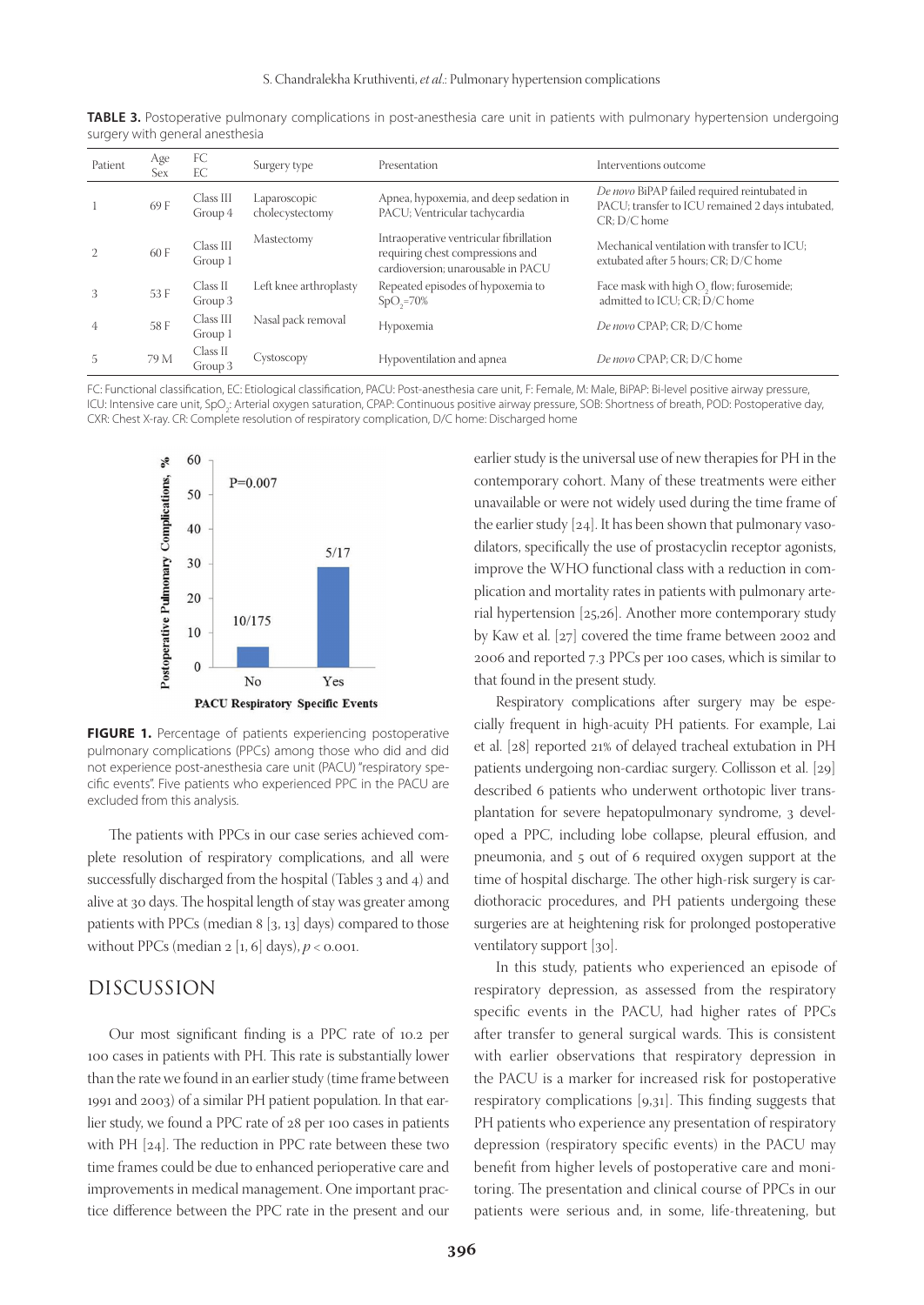| Patient      | Age<br>Sex | FC<br>EC             | Surgery                      | Presentation                                                                                            | Interventions and outcomes                                                                                                                               |
|--------------|------------|----------------------|------------------------------|---------------------------------------------------------------------------------------------------------|----------------------------------------------------------------------------------------------------------------------------------------------------------|
| $\mathbf{1}$ | 69 M       | Class III<br>Group 4 | Abdominal exploration        | Fever with SOB with hypoxemia<br>(PaO <sub>2</sub> 29 mmHg) on POD 18;<br>CXR: pneumonia                | Reestablished home CPAP/oxygenation<br>Improved; IV antibiotics, CR; D/C-home                                                                            |
| $\mathbf{2}$ | 59 F       | Class III<br>Group 3 | Abdominal exploration        | Hypoxemia (PaO2 27 mmHg), fever on<br>POD 2; CXR: pneumonia                                             | ICU admission; reestablished home<br>BiPAP oxygenation improved;<br>IV antibiotics, CR; D/C-home                                                         |
| 3            | 66 M       | Class III<br>Group 3 | Lumbar discectomy            | CXR lung opacity on POD 1:<br>pneumonia                                                                 | ICU admission; IV antibiotics,<br>$CR$ ; $D/C$ -home                                                                                                     |
| 4            | 48 F       | Class II<br>Group 1  | Videothoracoscopy            | SOB on POD 1; CXR: pneumothorax                                                                         | Conservative management; Requiring<br>supplemental $O_2$ for ambulation/<br>sleep. Discharged with portable O <sub>2</sub><br>concentrator; CR; D/C-home |
| 5            | 42 M       | Class III<br>Group 4 | Laparoscopic colectomy       | SOB with desaturation on POD 3;<br>pulmonary edema                                                      | ICU admission; CPAP followed by face<br>mask<br>with high O <sub>2</sub> flow (CFM); furosemide,<br>CR; D/C-home                                         |
| 6            | 74 F       | Class II<br>Group 1  | Laparotomy                   | Wound dehiscence on POD 4 causing<br>respiratory failure with hypercapnia<br>(PaCO276 mmHg)             | Emergently reintubated and transferred to<br>surgery, 2 days of mechanical ventilation;<br>$CR$ ; $D/C$ -home                                            |
| 7            | 38 F       | Class I<br>Group 1   | Cesarean section             | Hypoxemia (SpO <sub>2</sub> , 70-80%) in<br>Eisenmenger's syndrome on POD 1<br>secondary to atelectasis | ICU admission; NCO <sub>2</sub> : treprostinil<br>inhaler incentive spirometry; furosemide,<br>$CR$ ; $D/C$ home                                         |
| 8            | 61 F       | Class II<br>Group 1  | Below knee amputation        | Somnolent and apnea on POD 1                                                                            | Flumazenil; face mask with high $\mathrm{O}_2$<br>flow; CR; D/C to nursing home. Died in<br>another hospital cause unknown                               |
| 9            | 86 F       | Class II<br>Group 1  | Hip fracture pinning         | SOB, hypoxemia on POD 0 with<br>refractory hypotension                                                  | ICU admission; NCO <sub>2</sub> ; high dose<br>furosemide for fluid overdose; inotropes,<br>$D/C$ -home                                                  |
| 10           | 69 F       | Class III<br>Group 3 | Laparoscopic cholecystectomy | Hypoxemia on POD 1                                                                                      | Nasal High Flow Therapy (Optiflow)<br>furosemide; incentive spirometry, CR;<br>$D/C$ -home                                                               |
| 11           | 69 F       | Class III<br>Group 3 | <b>ERCP</b>                  | Hypoxemia (SpO <sub>2</sub> 80-90%) on POD 0                                                            | Face mask with high O <sub>2</sub> flow; incentive<br>spirometry; D/C home                                                                               |
| 12           | 56 F       | Class IV<br>Group 1  | Choledochocholedochostomy    | Apnea and hypotension on POD 2                                                                          | Trachea re-intubated; inotropes<br>Extubated after 4 days, CR; D/C-home                                                                                  |
| 13           | 74 M       | Class I<br>Group 4   | Hip arthroplasty             | Hypoxemia and hypotension on<br>POD <sub>1</sub>                                                        | Face mask with high O <sub>2</sub> flow, CR;<br>$D/C$ -home                                                                                              |
| 14           | 53 F       | Class II<br>Group 3  | Cholecystectomy              | Hypoxemia (SpO <sub>2</sub> , 70%) and<br>hypotension on POD 0                                          | Nasal High Flow $\mathrm{O}_2$ Therapy (Optiflow");<br>furosemide; fluid, inotropes, CR (SpO <sub>2</sub><br>returned to baseline 80 s), CR; D/C-home    |
| 15           | 63 F       | Class IV<br>Group 1  | Radiofrequency HCC           | Hypoxemia on POD 0                                                                                      | De novo BiPAP, CR; D/C-home                                                                                                                              |

**TABLE 4.** Postoperative pulmonary complications after discharge from post-anesthesia care unit in patients with pulmonary hypertension undergoing surgery with general anesthesia

De novo, not used at home, PACU: Post-anesthesia care unit, F: Female, M: Male, BiPAP: Bi-level positive airway pressure, ICU: Intensive care unit, SpO $_2$ : Arterial oxyhemoglobin saturation, CPAP: Continuous positive airway pressure, SOB: Shortness of breath, POD: Postoperative day, CXR: Chest radiogram, ERCP: Endoscopic retrograde cholangiopancreatography, IV: Intravenous, HCC: Hepatocellular carcinoma, CR: Complete resolution of respiratory complication, NC: Nasal cannula, D/C home: Discharged home

with intense treatment all our patients achieved resolution and all were discharged home.

Fifteen of 20 PPCs occurred within the first 24 postoperative hours, which is consistent with the temporal patterns of respiratory failure in the general surgical population [32]. We did not observe a significant association between PH severity and PPCs, an unexpected observation because two large series of surgical patients found a link between PH severity and adverse outcomes [24,27]. By limiting our outcome of interest to PPC only, our study may lack the power to detect such associations (Table 1, WHO Functional Type class ≥III was present in 60% vs. 40.1% patients with PPC vs. not, respectively;  $p = 0.099$ ). We observed an increased PPC rate among current or former smokers, consistent with our previous study [24]. Also, PPC rates were higher among patients on chronic benzodiazepine therapy. We previously found that chronic use of sedating medications in the general surgical population was associated with postoperative opioid-induced respiratory depression [10]. Pulmonary complications were also higher among patients undergoing emergent surgery.

### Limitations of the study

This study has the inherent limitations of a retrospective study design, specifically details regarding practice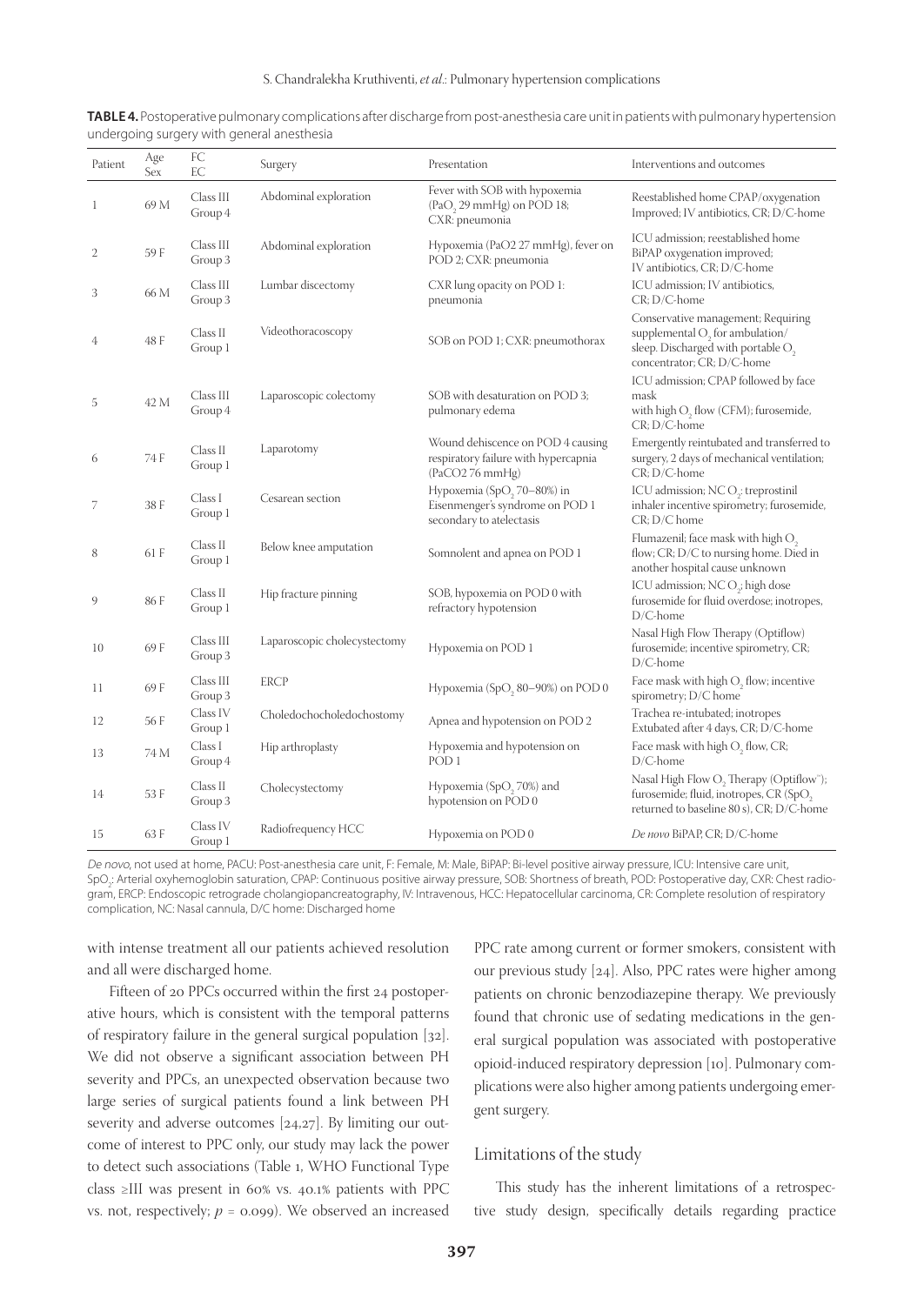management goals (e.g., goal blood pressure, oxygen level, and fluid goals) are not able to be deduced. Even though the rate of PPCs was high, the cohort size was limited and these patients had considerable variation in functional class and underwent a wide variety of surgical procedures. Therefore, we were unable to perform more sophisticated analyses of the association between risk for PPCs and different patient and procedural variables. In addition, this study was conducted in a major tertiary center with considerable experience with high acuity patients; thus, our observations may not be generalizable to other medical practices.

## CONCLUSION

In conclusion, the rate of PPC in the population of contemporary (2010–2017) surgical patients with PH was 10.2%. This rate was significantly lower compared to our earlier report of similar patient mix (1991–2003) of 28%. This reduction of PPC is likely related to improvements in the perioperative management of patients with PH, together with the availability of new medications designed for the treatment of PH. Three-quarters of PPCs occurred during the first 24 postoperative hours. This finding, along with the fact that patients who were diagnosed with a respiratory specific event in the recovery room were more likely to experience PPCs following discharge from the PACU, suggest that respiratory status of PH patients should be closely monitored in the immediate postoperative period.

## DECLARATION OF INTERESTS

TNW currently serves as a consultant to Medtronic in the role as chairman of the Clinical Endpoint Committee for the Prodigy Trial; has received research support from Respiratory Motion (study equipment) and unrestricted investigator-initiated grants from Merck (active) and Baxter (completed). The other authors declare no conflict of interests.

## REFERENCES

- [1] Shah SJ. Pulmonary hypertension. JAMA 2012;308:1366-74. https://doi.org/10.1001/jama.2012.12347.
- [2] Galiè N, Hoeper MM, Humbert M, Torbicki A, Vachiery JL, Barbera JA, et al*.* Guidelines for the diagnosis and treatment of pulmonary hypertension: the Task Force for the Diagnosis and Treatment of Pulmonary Hypertension of the European Society of Cardiology (ESC) and the European Respiratory Society (ERS), endorsed by the International Society of Heart and Lung Transplantation (ISHLT). Eur Heart J 2009;30(20):2493-537. https://doi.org/10.1183/09031936.00139009.
- [3] Poms AD, Turner M, Farber HW, Meltzer LA, McGoon MD. Comorbid conditions and outcomes in patients with pulmonary arterial hypertension: A REVEAL registry analysis. Chest 2013;144(1):169-76. https://doi.org/10.1378/chest.11-3241.
- [4] Kuralay E, Demírkiliç U, Oz BS, Cíngöz F, Tatar H. Primary pulmonary hypertension and coronary artery bypass surgery. J Card Surg 2002;17(1):79-80.
- https://doi.org/10.1111/j.1540-8191.2001.tb01224.x. [5] Reich DL, Bodian CA, Krol M, Kuroda M, Osinski T, Thys DM, et al*.* Intraoperative hemodynamic predictors of mortality, stroke, and myocardial infarction after coronary artery bypass surgery. Anesth Analg 1999;89(4):814-22.
- https://doi.org/10.1097/00000539-199910000-00002.
- [6] Pritts CD, Pearl RG. Anesthesia for patients with pulmonary hypertension. Curr Opin Anaesthesiol 2010;23(3):411-6. https://doi.org/10.1097/ACO.0b013e32833953fb.
- [7] Fleisher LA, Beckman JA, Brown KA, Calkins H, Chaikof E, Fleischmann KE, et al. ACC/AHA 2006 guideline update on perioperative cardiovascular evaluation for noncardiac surgery: focused update on perioperative beta-blocker therapy: a report of the American College of Cardiology/American Heart Association Task Force on Practice Guidelines (Writing Committee to Update the 2002 Guidelines on Perioperative Cardiovascular Evaluation for Noncardiac Surgery): developed in collaboration with the American Society of Echocardiography, American Society of Nuclear Cardiology, Heart Rhythm Society, Society of Cardiovascular Anesthesiologists, Society for Cardiovascular Angiography and Interventions, and Society for Vascular Medicine and Biology. Circulation 2006;113(22):2662-74. https://doi.org/10.3410/f.1098966.555143.
- Gali B, Whalen FX Jr, Gay PC, Olson EJ, Schroeder DR, Plevak DJ, et al*.* Management plan to reduce risks in perioperative care of patients with presumed obstructive sleep apnea syndrome. J Clin Sleep Med 2007;3(6):582-8.
- [9] Gali B, Whalen FX, Schroeder DR, Gay PC, Plevak DJ. Identification of patients at risk for postoperative respiratory complications using a preoperative obstructive sleep apnea screening tool and postanesthesia care assessment. Anesthesiology 2009;110(4):869-77. https://doi.org/10.1097/aln.0b013e31819b5d70.
- [10] Deljou A, Hedrick SJ, Portner ER, Schroeder DR, Hooten WM, Sprung J, et al*.* Pattern of perioperative gabapentinoid use and risk for postoperative naloxone administration. Br J Anaesth 2018;120(4):798-806. https://doi.org/10.1016/j.bja.2017.11.113.
- [11] Weingarten TN, Herasevich V, McGlinch MC, Beatty NC, Christensen ED, Hannifan SK, et al*.* Predictors of delayed postoperative respiratory depression assessed from naloxone administration. Anesth Analg 2015;121(2):422-9. https://doi.org/10.1213/ane.0000000000000792.
- [12] Herasevich V, Kor DJ, Li M, Pickering BW. ICU data mart: A non-iT approach. A team of clinicians, researchers and informatics personnel at the Mayo Clinic have taken a homegrown approach to building an ICU data mart. Healthc Inform 2011;28:42, 44-5.
- [13] Sessler CN, Gosnell MS, Grap MJ, Brophy GM, O'Neal PV, Keane KA, et al*.* The Richmond Agitation-Sedation Scale: Validity and reliability in adult intensive care unit patients. Am J Respir Crit Care Med 2002;166(10):1338-44. https://doi.org/10.1164/rccm.2107138.
- [14] Simonneau G, Gatzoulis MA, Adatia I, Celermajer D, Denton C, Ghofrani A, et al*.* Updated clinical classification of pulmonary hypertension. J Am Coll Cardiol 2013;62(25 Suppl):D34-41. https://doi.org/10.1016/j.jacc.2013.10.029.
- [15] Barst RJ, McGoon M, Torbicki A, Sitbon O, Krowka MJ, Olschewski H, et al*.* Diagnosis and differential assessment of pulmonary arterial hypertension. J Am Coll Cardiol 2004;43(12 Suppl S):40S-47S.

https://doi.org/10.1016/j.jacc.2004.02.032.

- [16] ATS Committee on Proficiency Standards for Clinical Pulmonary Function Laboratories. ATS statement: Guidelines for the six-minute walk test. Am J Respir Crit Care Med 2002;166(1):111-7. https://doi.org/10.1164/ajrccm.166.1.at1102.
- [17] Miyamoto S, Nagaya N, Satoh T, Kyotani S, Sakamaki F, Fujita M, et al*.* Clinical correlates and prognostic significance of six-minute walk test in patients with primary pulmonary hypertension.